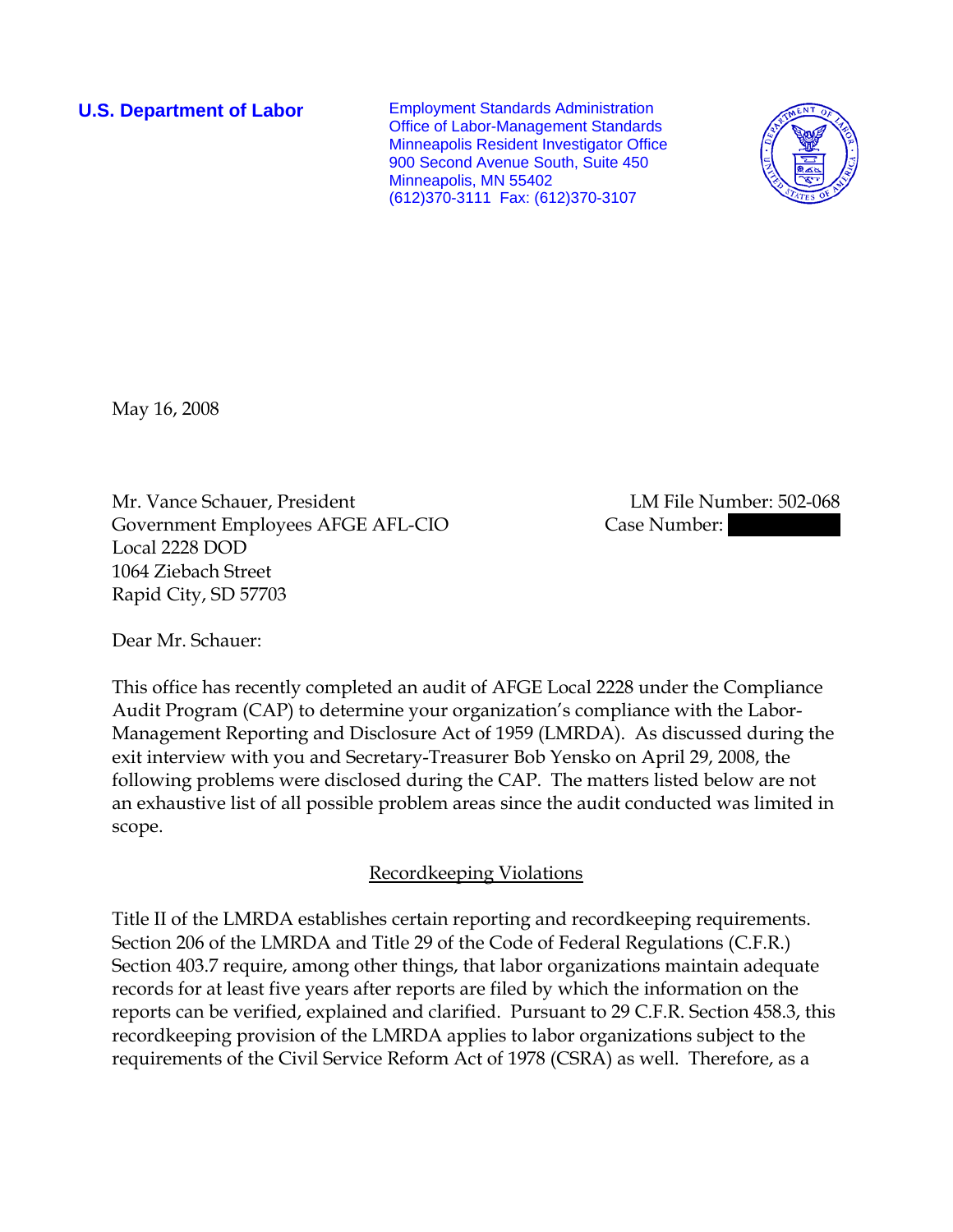Mr. Vance Schauer May 16, 2008 Page 2 of 5

general rule, labor organization must retain all records used or received in the course of union business.

For disbursements, this includes not only original bills, invoices, receipts, vouchers, and applicable resolutions, but also documentation showing the nature of the union business requiring the disbursement, the goods or services received, and the identity of the recipient(s) of the goods or services. In most instances, this documentation requirement can be satisfied with a sufficiently descriptive expense receipt or invoice. If an expense receipt is not sufficiently descriptive, a union officer or employee should write a note on it providing the additional information. For money it receives, the labor organization must keep at least one record showing the date, amount, purpose, and source of that money. The labor organization must also retain bank records for all accounts.

The audit of Local 2228's 2007 records revealed the following recordkeeping violations:

1. General Recordkeeping

Local 2228 recorded its receipts and disbursements in QuickBooks accounting software. Although the QuickBooks records clarify how information was reported in the cash receipts and disbursements sections of the Labor Organization Annual Report (Form LM-3) filed by Local 228, as noted above, Section 206 requires that additional records be maintained. In the case of Local 2228, the audit revealed that at least 46 employer dues check-off reports, some cell phone bills, per capita tax statements, and supporting documentation for a disbursement to the Legislative Action Fund (LAF) were not retained.

As previously noted above, labor organizations must retain original receipts, bills, and vouchers for all disbursements. The president and treasurer (or corresponding principal officers) of your union, who are required to sign your union's LM report, are responsible for properly maintaining union records.

2. Receipt Dates not Recorded

Receipts recorded in Local 2228's records reflect the date the union deposited money, but not the date money was received. Union receipts records must show the date of receipt. The date of receipt is required to verify, explain, or clarify amounts required to be reported in Statement B (Receipts and Disbursements) of the LM-3. The LM-3 instructions for Statement B state that the labor organization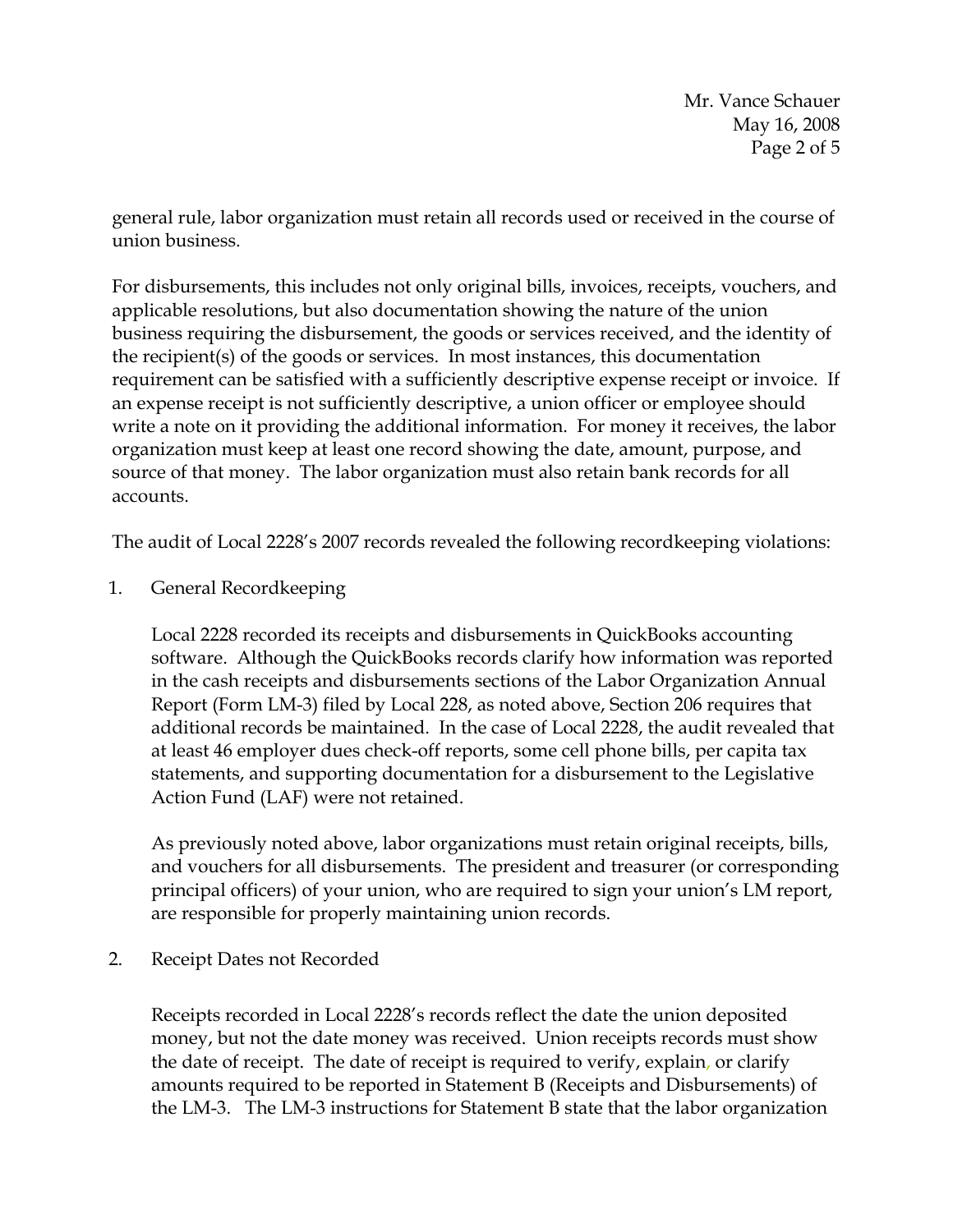Mr. Vance Schauer May 16, 2008 Page 3 of 5

must record receipts when it actually receives money and disbursements when it actually pays out money. Failure to record the date money was received could result in the union reporting some receipts for a different year than when it actually received them.

Based on your assurance that Local 2228 will retain adequate documentation in the future, OLMS will take no further enforcement action at this time regarding the above violations.

# Reporting Violations

Pursuant to 29 C.F.R., Section 458.3, the reporting requirement under 29 C.F.R. Section 403.2 (see Section 201(b) of the Labor-Management Reporting and Disclosure Act (LMRDA)) is made applicable to labor organizations subject to the requirements of the CSRA. This provision requires labor organizations to file annual financial reports that accurately disclose their financial condition and operations. The audit disclosed a violation of this requirement. The Labor Organization Annual Report (Form LM-3) filed by Local 2228 for fiscal year ending June 30, 2007, was deficient in the following areas:

1. Item 24 – All Officers and Disbursements to Officers

Local 2228 did not include reimbursements to officers totaling at least \$1,368 in Item 24 (All Officers and Disbursements to Officers). It appears the union erroneously reported these payments in Item 48(Office and Administrative Expense) and Item 54 (Other Disbursements).

The union must report most direct disbursements to Local 2228 officers and some indirect disbursements made on behalf of its officers in Item 24. A "direct disbursement" to an officer is a payment made to an officer in the form of cash, property, goods, services, or other things of value. See the instructions for Item 24 for a discussion of certain direct disbursements to officers that do not have to be reported in Item 24. An "indirect disbursement" to an officer is a payment to another party (including a credit card company) for cash, property, goods, services, or other things of value received by or on behalf of an officer. However, indirect disbursements for temporary lodging (such as a union check issued to a hotel) or for transportation by a public carrier (such as an airline) for an officer traveling on union business should be reported in Item 48 (Office and Administrative Expense).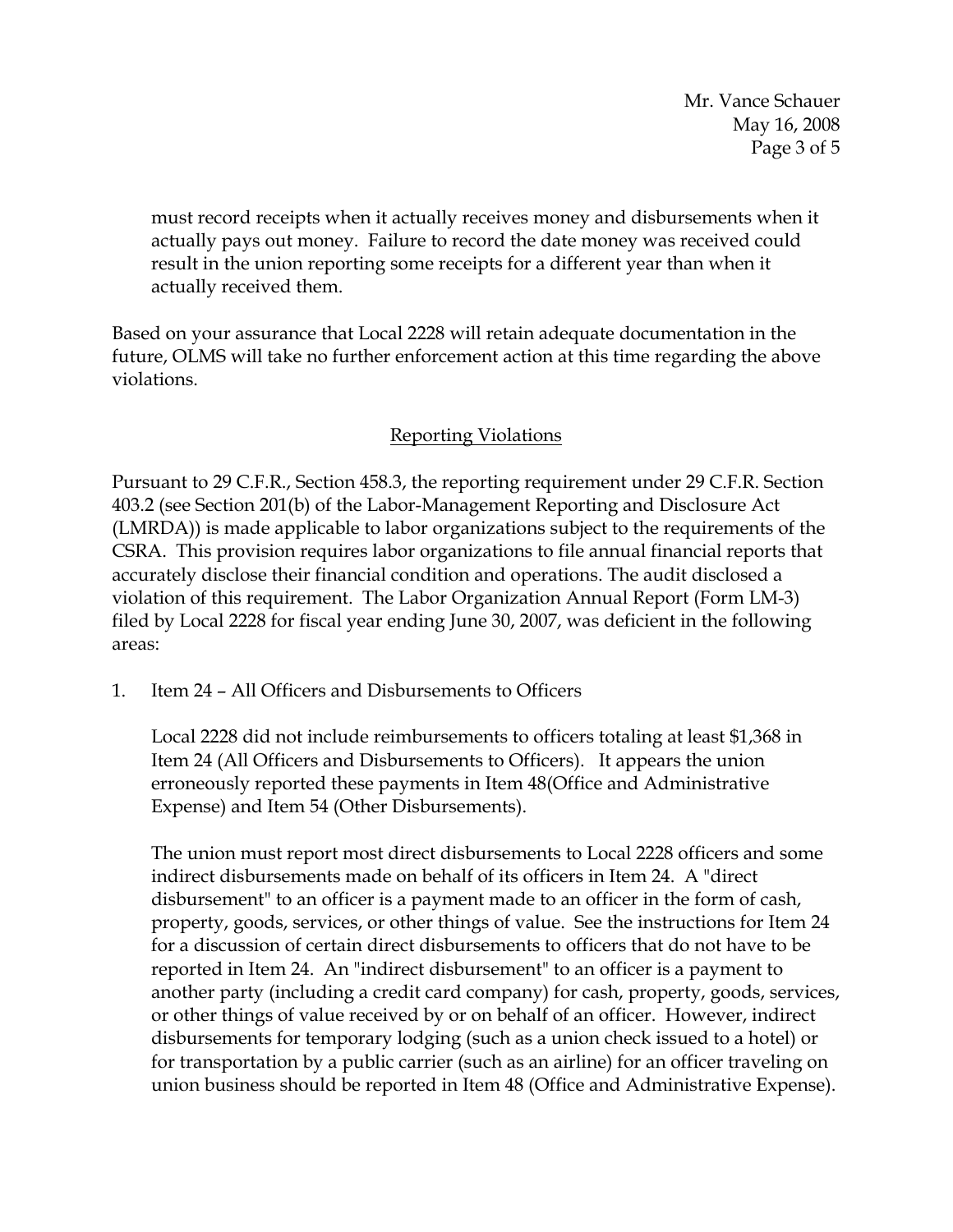Mr. Vance Schauer May 16, 2008 Page 4 of 5

### 2. Item 52 – Purchase of Investments and Fixed Assets

Local 2228 reported disbursements of \$780 in Item 52. However, the audit revealed there were no disbursements to purchase investments or fixed assets during the fiscal year ending June 30, 2007. A receipt was located for the purchase of a computer and software made in August 2007 for \$780. You advised that you believed that the amount reported in Item 52 of the LM-3 filed for fiscal year ending June 30, 2007, was for the August 2007 purchase. LM-3 instructions require that disbursements be reported when the money is actually paid out by the organization. Therefore, the disbursement for fixed assets should be included on Local 2228's 2008 LM-3 report.

## 3. Item 55 – Total Disbursements

Local 2228 did not correctly report disbursements on the union's 2007 LM-3 report. A review of Local 2228's records, including cancelled checks and the QuickBooks ledger, showed that the dates recorded in QuickBooks are the dates a check cleared the bank, not the date the check was written. Disbursements must be reported based on when a check is written, not when the check clears the bank. As noted above, the LM instructions require that disbursements be reported when the money is actually paid out by the organization.

I am not requiring that Local 2228 file an amended LM report for 2007 to correct the deficient items, but Local 2228 has agreed to properly report the deficient items on all future reports it files with OLMS.

### **Other Issues**

Expense Policy

As I discussed during the exit interview with you and Secretary-Treasurer Bob Yensko, the audit revealed that Local 2228 does not have a written policy regarding the types of expenses officers or members may claim for reimbursement or the types of expenses that may be charged to union credit cards. Mr. Yensko and you advised during the audit that officers and members are reimbursed the actual cost for hotels, received per diem for meals, and are reimbursed for mileage at the IRS rate. OLMS strongly recommends that Local 2228 establish written guidelines that identify the circumstances and the types and amounts of expenses that are authorized to be incurred. Written guidelines can help ensure effective internal controls and safeguard union assets.